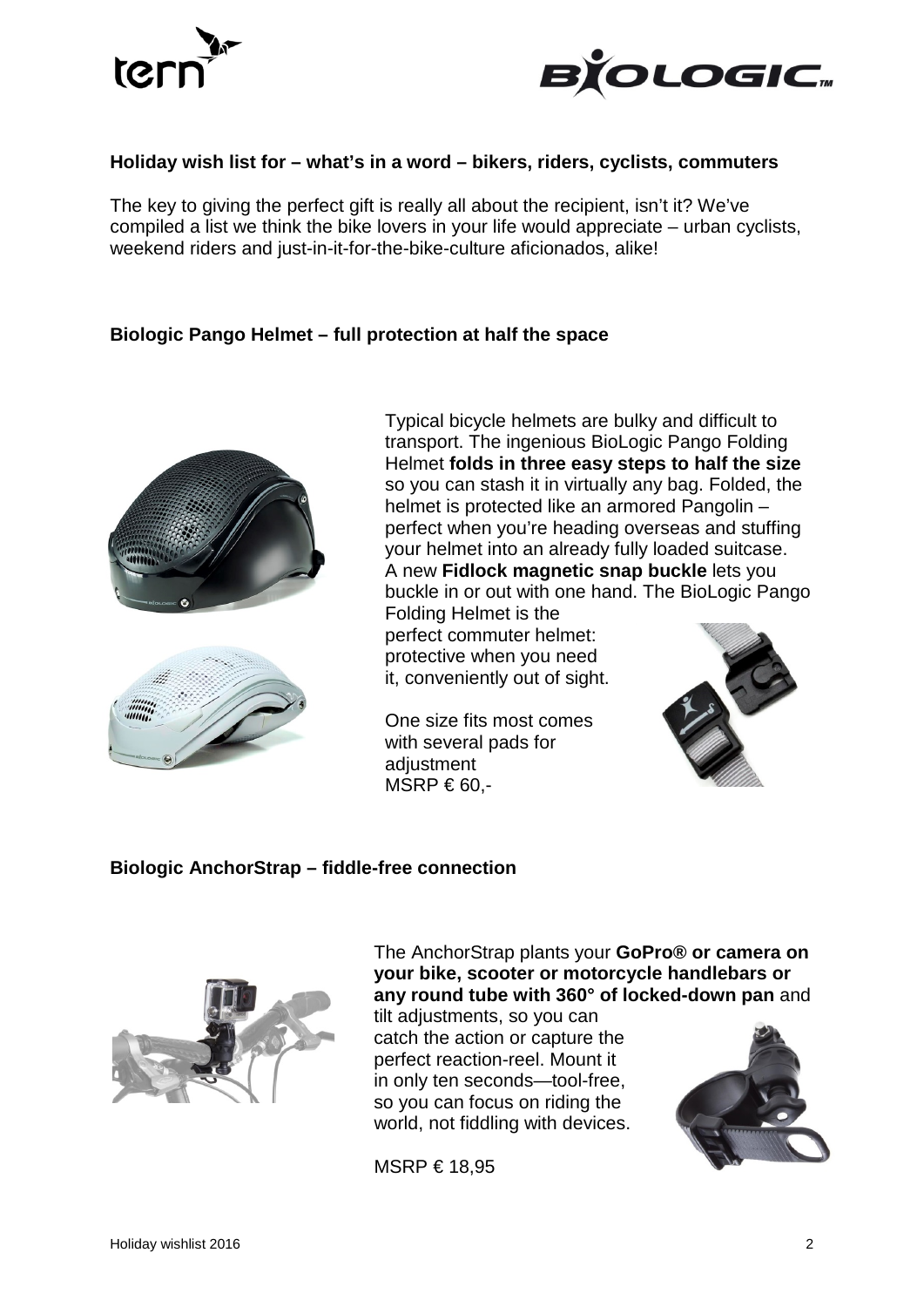



# **Tern Tool – great for Fixie, Singlespeed and internal gear hub bikes**



The Tern Tool ensures you stay on your bike, and don't get stuck roadside. Specially designed, the multi-tool boasts 19 must-have tools, **including a 15 mm wrench for tightening axle nuts** and pedals and a 6 mm wrench for adjusting various parts on your bike.

The included neoprene cover can be slipped onto the body handle of the multi-tool for a more comfortable grip. The multi-tool folds into a flat, compact size. With the integrated strap, it stores discreetly and securely under your bike saddle.

MSRP  $\in$  40.-

### **The Vizy™ Light – safety in the dark radi@ally re-invented**



The Vizy™ Light **projects 360° of radial 60 lumen light on the ground around a bike**, creating a bright circle of protection to safeguard riders in low visibility situations. The Vizy Light's halo provides a clear signal for road users to pass at a safe distance, and illuminates riders' bodies, so drivers can react accordingly. The Vizy Light is durable, weatherproof and beautifully encased. It also features a rear-facing LED light with five modes for long range visibility. A built-in rechargeable Li-polymer battery (1000 mAh) can easily be charged by Micro-USB.

MSRP  $\in$  40,-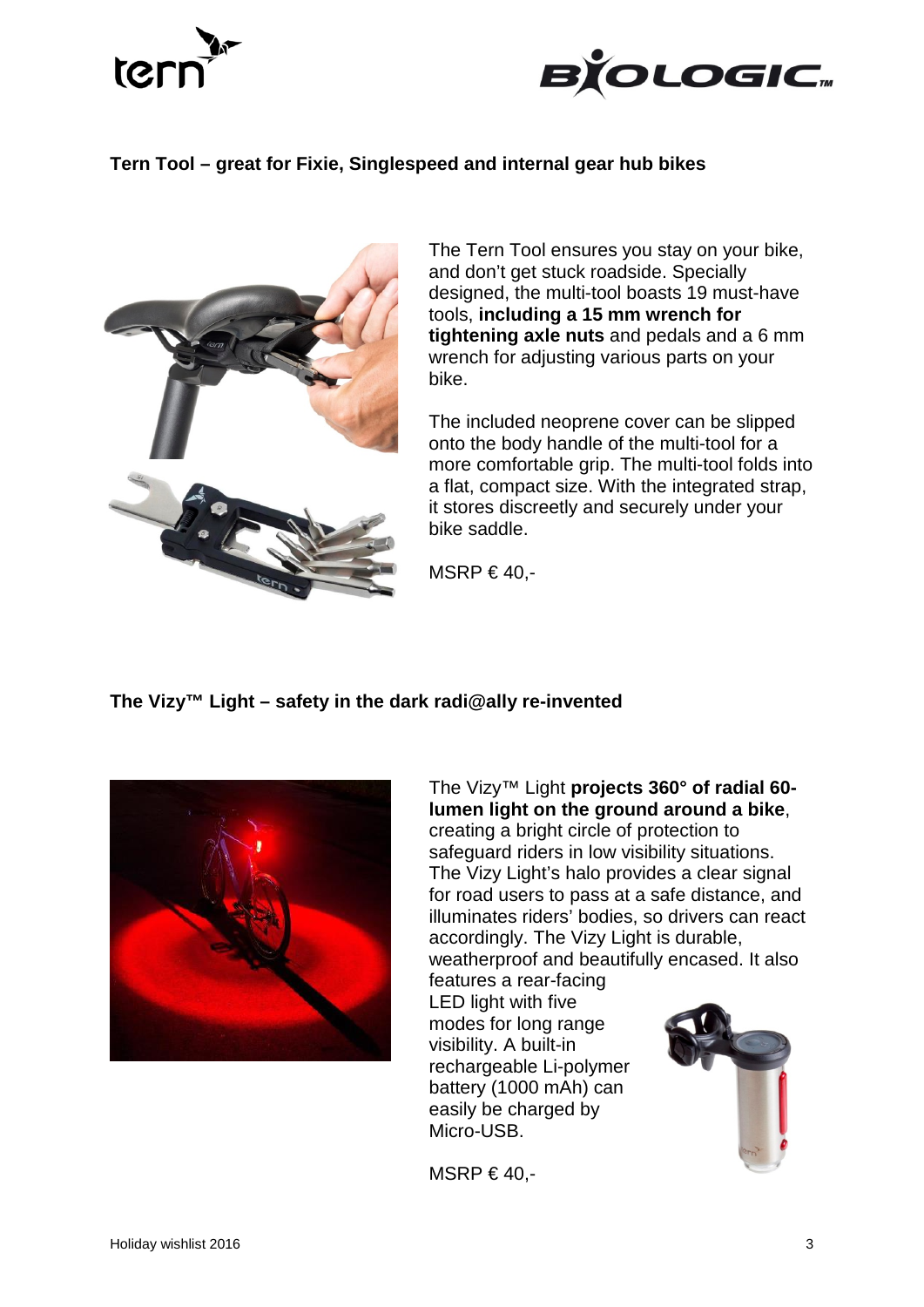



# **RidePocket – bagged versatility**



The RidePocket is **a compact bag built to hold everything you keep in your pockets: wallet, cellphone, and keys**. With the RidePocket you can cycle comfortably - no more sitting on your house keys. Since it's intuitively organized, your essentials are right where you need them - no more fishing around in your backpack or pannier. The RidePocket includes a weatherproof rain cover, so you can push on through torrential downpours, and it's built from durable 420 denier nylon. It mounts securely at any vertical or horizontal part on your bike, like stem, seatpost or top tube. It comes off easily with a Velcro latch, so you can bring it in with you when you lock your bike outside.

MSRP  $€ 29. -$ 

### **Tern Dry Good Bag – designed to keep things dry and organized**



The Tern Dry Good Bag **gets your stuff to wherever you're going, dry and protected**. The bag is made from tough, waterproof TPU fabric and features welded seams and a rolltop design so water can't get inside. Attaching the Dry Good Bag to a compatible rear rack is a breeze: set it on the rack, slide it, and the KLICKfix bracket clicks into place.\*

For taller, heavier loads, the patented 3Point™ shoulder strap converts into additional support straps that keep your load in place even if you're swerving through traffic. The inside of the bag features soft, thick padding – perfect for a 13″ laptop and a change of clothes. Two side mesh pockets are sized for a BioLogic Pango folding helmet or an iPad.

MSRP € 115,-

\*compatible only with a KLICKfix rack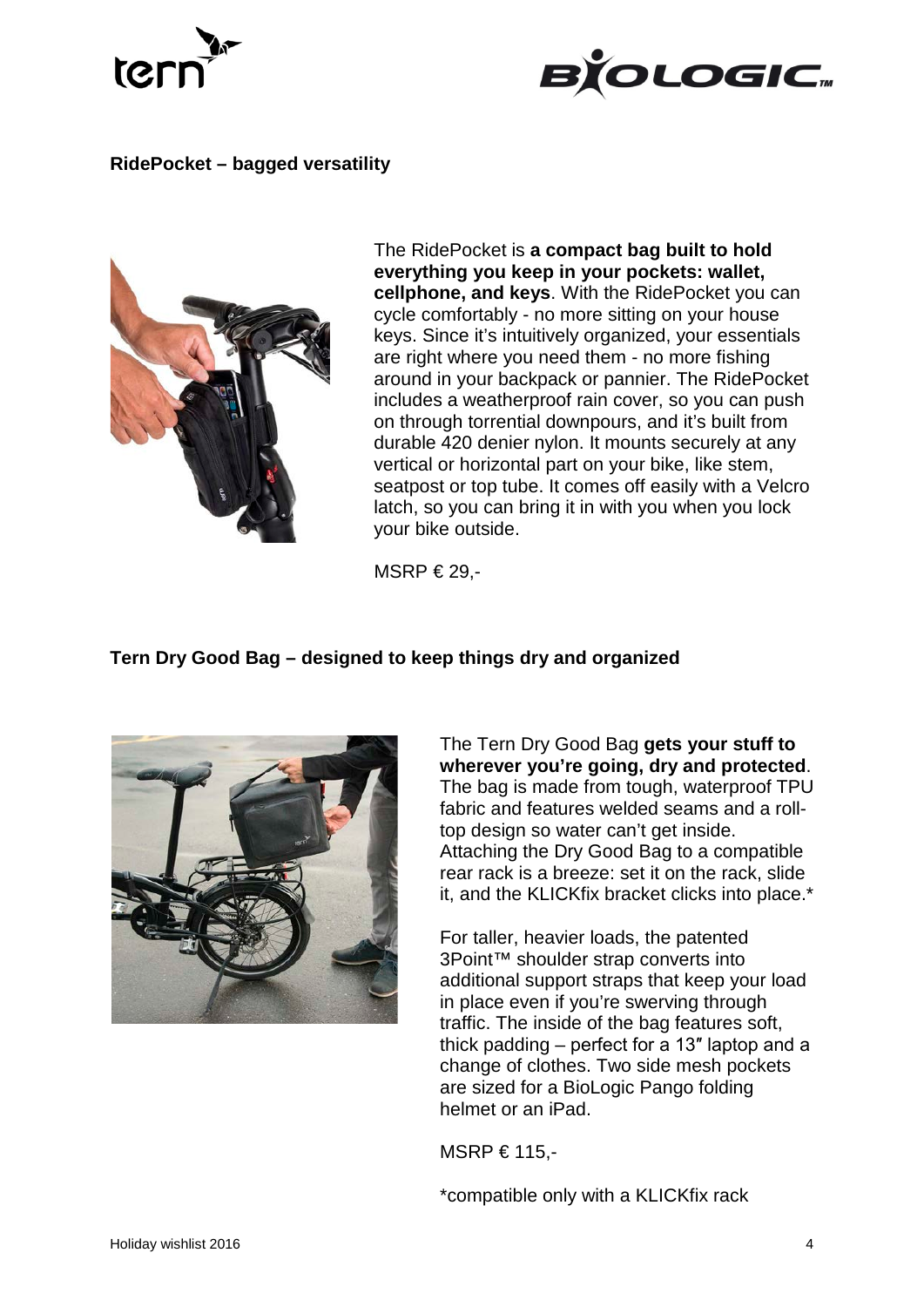



# **Tern Bossless Bottle Cage – Hydration on the go-any place!**



### **Tern Porter+ Saddle – when the riding gets tough**



We reengineered **the underside of the ageold bike saddle into a comfortable**  shoulder pad. Whether you're rushing down to the metro, or hauling your ride to the third floor, the Porter+ is an easy way to carry your bike. It works also great on your MTB when crossing the Alps or the Grampians. The Porter+ works with all Tern bikes and any bike

with at least 20 cm of clearance between the saddle and top tube.



MSRP  $655$ .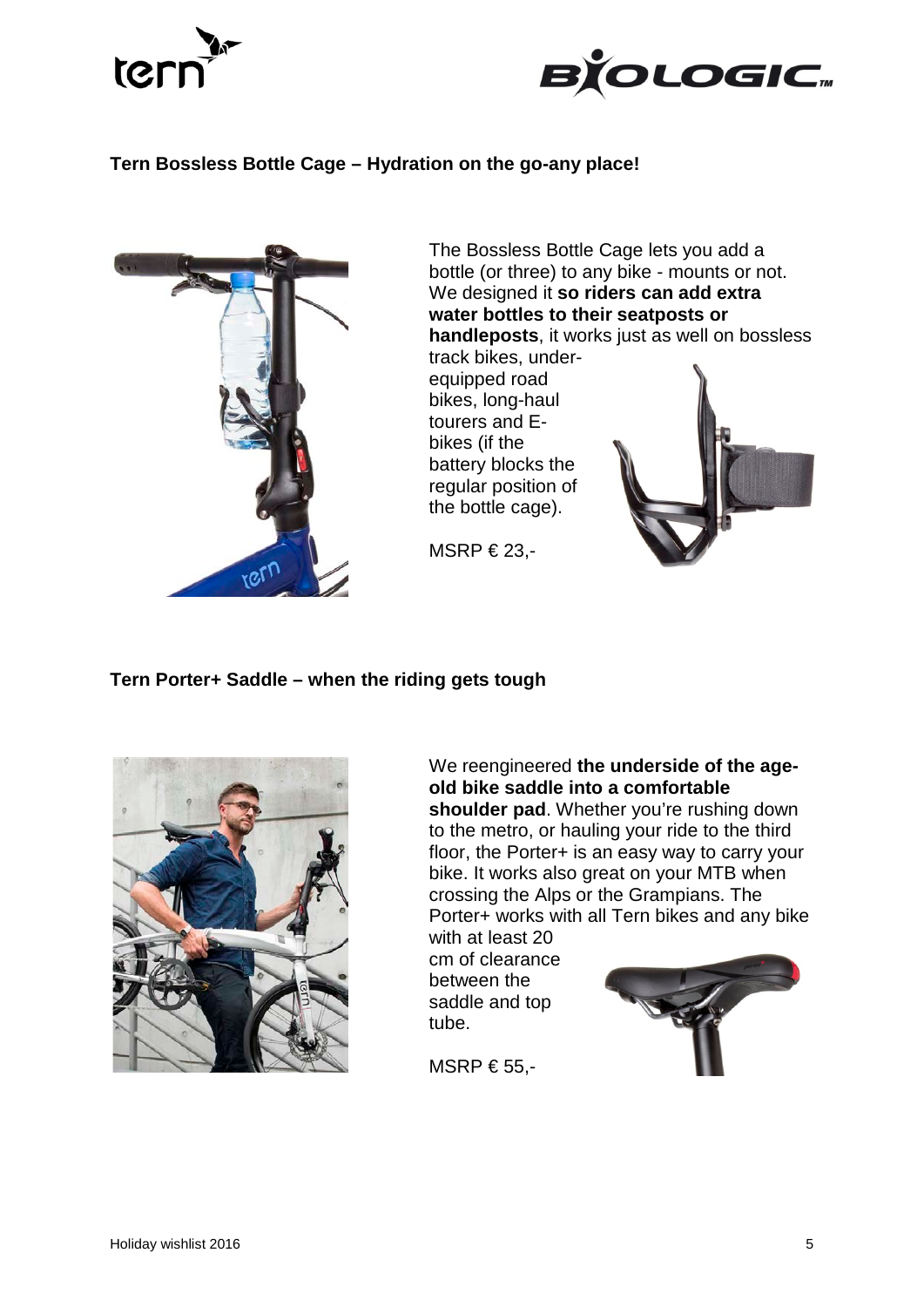



# **Big Mouth Pannier – for the ultimate shopping spree**



The new Big Mouth Pannier is **one of the biggest possibilities that help you carry a load on your bike.** The Big Mouth holds up to 23 L so it's perfect for grocery runs or daily commuting. Thanks to the wide cinch-top opening you can easily organize, load, and secure your cargo. It opens so wide, in fact, you can easily drop a basketball or watermelon inside.

The Big Mouth hangs on the side of your rear pannier rack with robust Ortlieb pannier hooks, so you can expect years of reliable operation. It's

constructed from rugged 840 and 1020 denier nylon and it's light too only 0.87 kg. Plus, it folds flat when you aren't using it, for a discreet and narrow profile.



MSRP  $\in$  65,-

### **Kontii Basket – throw it in, haul it away**



Lightweight, roomy and virtually indestructible, the Kontti Basket is **a cargo workhorse for rear racks**. Boasting a generous 18 liter capacity and support for loads up to 9 kg, the Kontti uses Ortlieb® rack mounts for easy one-hand operation. Rugged polypropylene construction, an open-top design, reflective accents for nighttime visibility, and a convenient carrying handle make it perfect for getting things done around town.

MSRP  $\in$  40,-